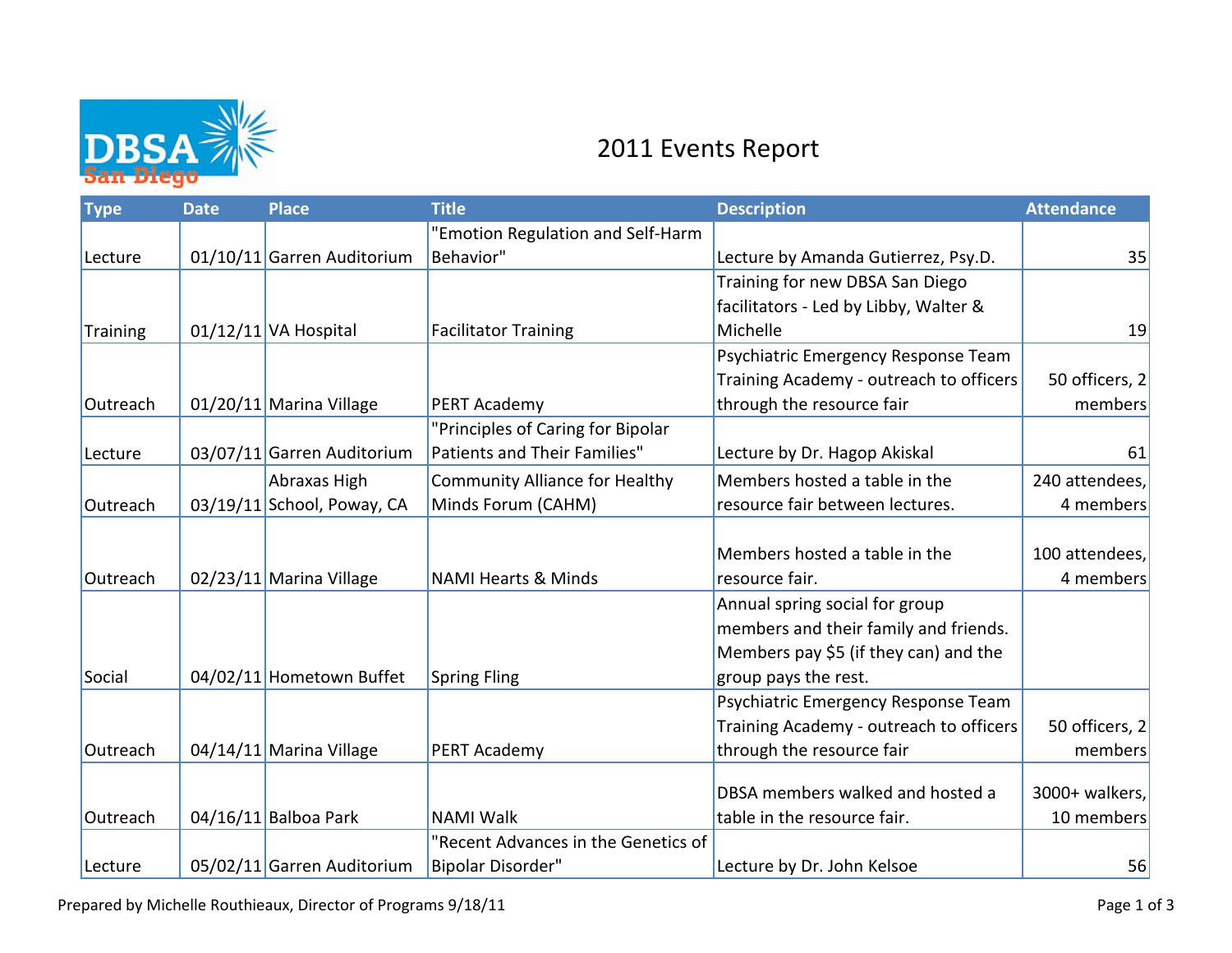|          |                    |                            | "Family Treatment for Bipolar                     |                                            |                 |
|----------|--------------------|----------------------------|---------------------------------------------------|--------------------------------------------|-----------------|
| Lecture  |                    | 06/06/11 Garren Auditorium | Disorder"                                         | Lecture by Irwin Rosenfarb, Ph.D.          | 61              |
| Social   |                    | 06/11/11 Petco Park        | Padres Game                                       | Group field trip to a Padres Game          | 25              |
|          |                    |                            |                                                   | DBSA board members networked with          |                 |
|          |                    |                            |                                                   | other community mental health              | 25 attendees, 2 |
| Outreach | 06/22/11 Hillcrest |                            | <b>NAMI Networking Mixer</b>                      | organization leaders.                      | members         |
|          |                    |                            |                                                   |                                            |                 |
|          |                    |                            |                                                   | Potluck picnic #1 - group provides main    |                 |
|          |                    |                            |                                                   | dishes, drinks & paper products,           |                 |
|          |                    |                            |                                                   | members bring sides. Opportunity for       |                 |
|          |                    |                            |                                                   | people to make friends, have fun &         |                 |
| Social   |                    | 06/25/11 Crown Point       | <b>Summer Picnic</b>                              | decrease isolation.                        |                 |
|          |                    |                            |                                                   | Psychiatric Emergency Response Team        |                 |
|          |                    |                            |                                                   | Training Academy - outreach to officers    | 50 officers, 2  |
| Outreach |                    | 06/30/11 Marina Village    | PERT Academy                                      | through the resource fair                  | members         |
|          |                    |                            | "A Primer on Public Benefits: From                |                                            |                 |
| Lecture  |                    | 07/11/11 Garren Auditorium | Social Security to Medi-Cal"                      | Lecture by Scott Stewart                   | 32              |
| Social   |                    | 07/23/11 Crown Point       | <b>Summer Picnic</b>                              | Potluck picnic #2                          |                 |
|          |                    |                            | "Behavioral Health Emergency                      |                                            |                 |
| Lecture  |                    | 08/01/11 Garren Auditorium | Response Plan"                                    | Lecture by PERT's Marla Kingkade           | 25              |
| Social   |                    | 08/21/11 Crown Point       | <b>Summer Picnic</b>                              | Potluck picnic #3                          |                 |
|          |                    |                            |                                                   | Members hosted a table in the              | 50 students, 2  |
| Outreach |                    | 09/08/11 City College      | Suicide Prevention Week Health Fair resource fair |                                            | members         |
|          |                    |                            |                                                   | Training for new DBSA San Diego            |                 |
|          |                    |                            |                                                   | facilitators - Led by Libby, Walter, Jay & |                 |
| Training |                    | 09/13/11 VA Hospital       | <b>Facilitator Training</b>                       | Michelle                                   | 23              |
| Social   |                    | 09/24/11 Crown Point       | <b>Summer Picnic</b>                              | Potluck picnic #4                          |                 |
|          |                    | <b>Tri-City Medical</b>    |                                                   |                                            |                 |
| Outreach | 10/06/11 Center    |                            | <b>Depression Screening Week</b>                  | Resource Fair                              |                 |
|          |                    |                            |                                                   | Psychiatric Emergency Response Team        |                 |
|          |                    |                            |                                                   | Training Academy - outreach to officers    | 50 officers, 2  |
| Outreach |                    | 10/13/11 Marina Village    | PERT Academy                                      | through the resource fair                  | members         |